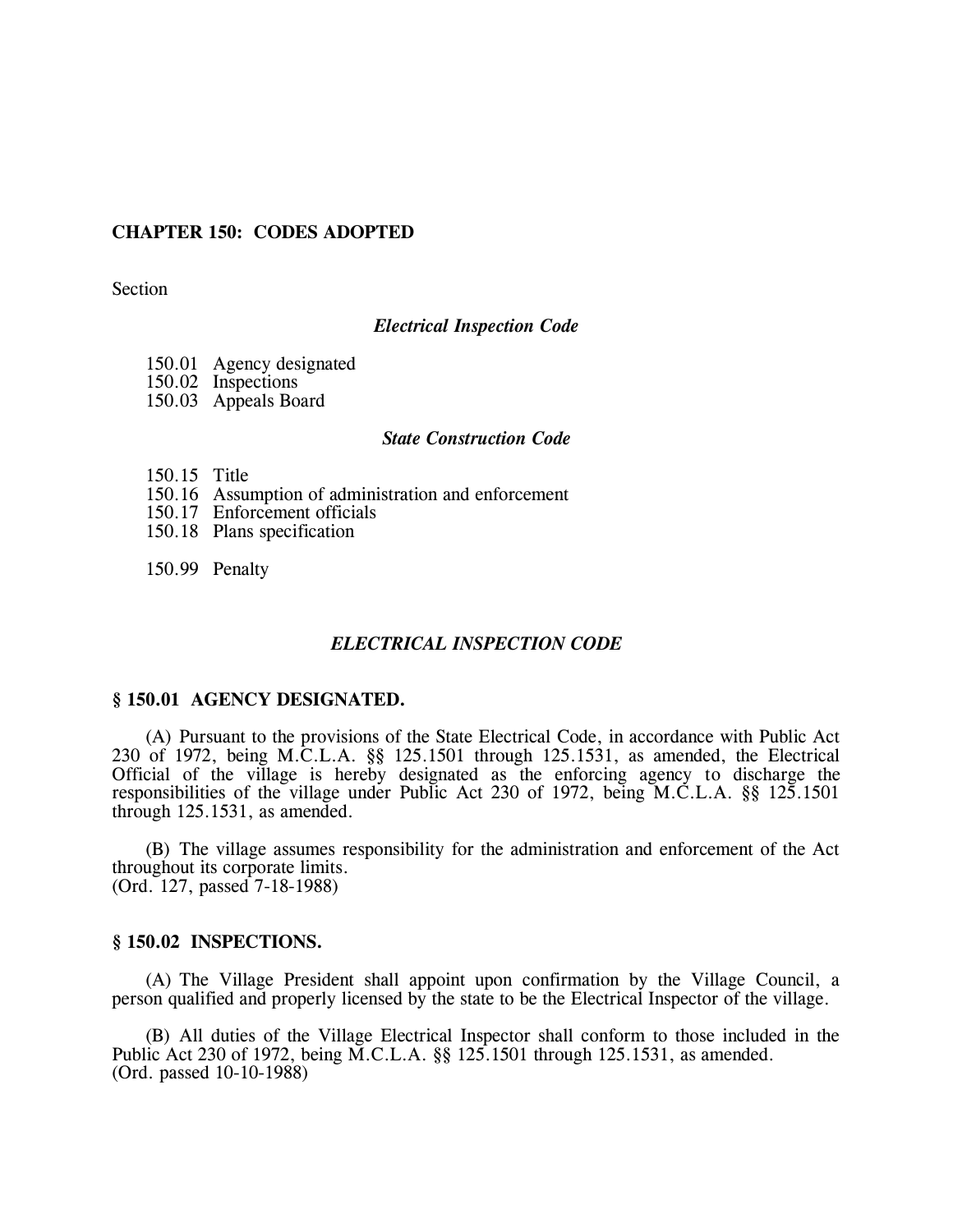## **§ 150.03 APPEALS BOARD.**

A Board of Appeals shall be originated containing six persons appointed by the Village President. Their responsibility shall be to hear and decide on any appeal of Electrical Inspector of the village. (Ord. passed 10-10-1988)

# *STATE CONSTRUCTION CODE*

# **§ 150.15 TITLE.**

This subchapter shall be known and cited as the "Village of Parma State Construction Code Ordinance". (Ord. 202-05, passed 1-9-2006)

#### **§ 150.16 ASSUMPTION OF ADMINISTRATION AND ENFORCEMENT.**

The village hereby assumes responsibility pursuant to Public Act 230 of 1972, being M.C.L.A. §§ 125.1501 through 125.1531, as amended, for administration and enforcement of the Act as to Stille-DeRossette-Hale Single State Construction Code, hereinafter referred to as the state construction code, promulgated thereunder consisting of the State Building Code, the State Residential Code, the State Plumbing Code, the State Mechanical Code and the State Electrical Code.

(Ord. 202-05, passed 1-9-2006)

### **§ 150.17 ENFORCEMENT OFFICIALS.**

(A) The officials and inspectors listed in division (B) below, who shall be designated by resolution of the Village Board, are hereby specifically authorized to investigate violations of the state construction code, issue and serve appearance tickets or uniform law citations as authorized by state statute, appear in court or other judicial proceedings to assist in the prosecution of any code violations, prepare cases for prosecution for violations of the state construction code, and perform other state construction code enforcement duties as may be permitted by the state construction code.

(B) The officials and inspectors whose authorities and duties are established in division (A) above are as follows.

(1) The Building Official and Deputy Building Official are authorized to administer and enforce the Building Code, Residential Code, Electrical Code, Mechanical Code and Plumbing Code.

(2) The designated Building Inspector(s) is/are authorized to enforce the State Building Code and Residential Code.

(3) The designated Electrical Inspector(s) is/are authorized to enforce the State Electrical Code.

(4) The designated Mechanical Inspector(s) is/are authorized to enforce the State